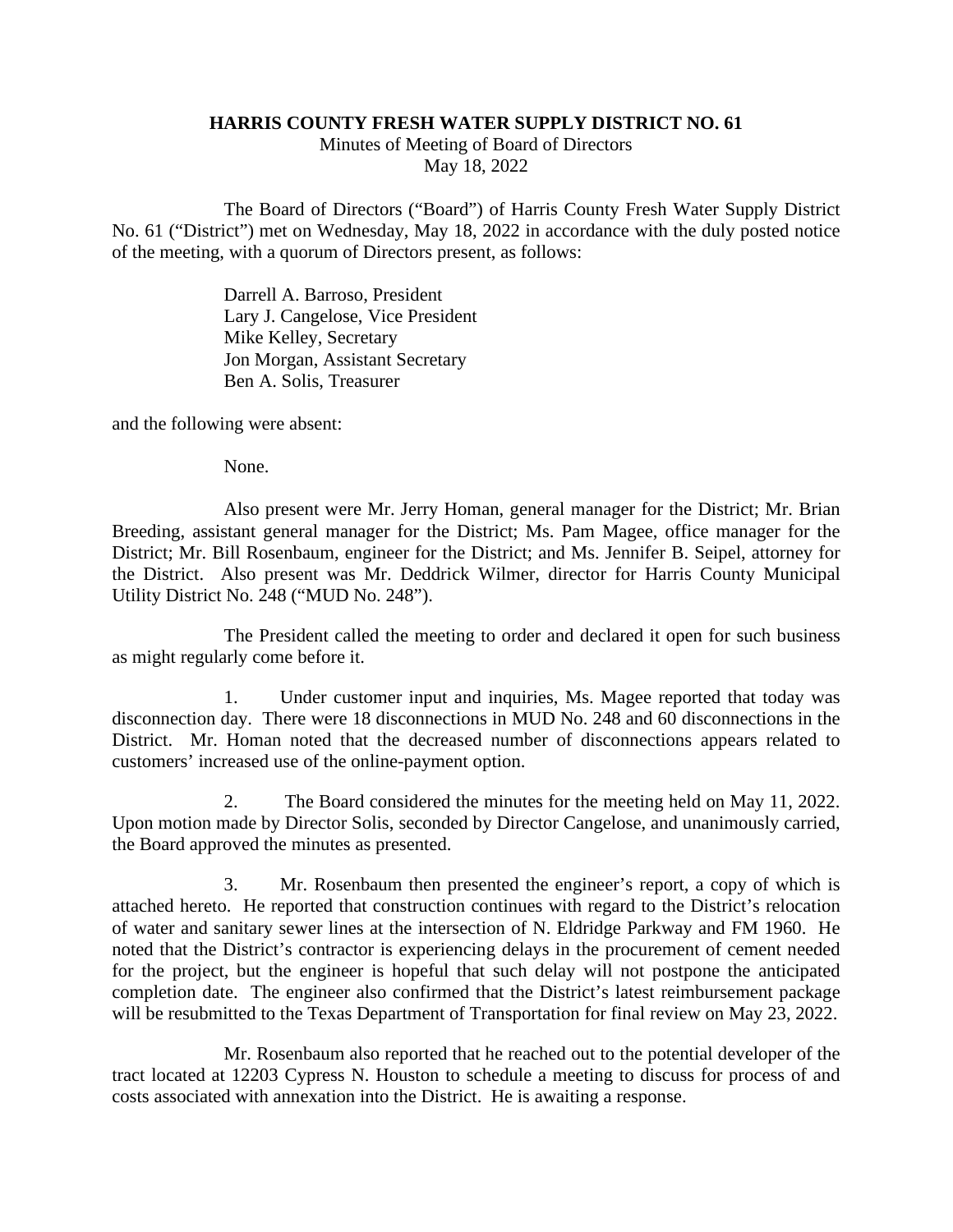After discussion, upon motion made by Director Kelley, seconded by Director Morgan, and unanimously carried, the Board approved the engineer's report as presented.

4. The Board then considered the engagement of Myrtle Cruz to serve as it's the District's new bookkeeper effective June 1, 2022. Mr. Homan and Ms. Seipel reviewed the rates set forth in the proposed agreement, which the Board agreed were reasonable. Subject to that discussion, upon motion made by Director Kelley, seconded by Director Cangelose, and unanimously carried, the Board approved the agreement as presented.

5. In light of the engagement of a new bookkeeper, the Board considered a Resolution Appointing Investment Officers, whereby Mary Jarmon from the office of Myrtle Cruz will serve as an investment officer in place of the District's existing bookkeeper. Upon motion made by Director Cangelose, seconded by Director Solis, and unanimously carried, the Board approved the resolution as presented, with an effective date of May 25, 2022.

6. The Board considered payment of the general fund bills. After review, upon motion made by Director Morgan, seconded by Director Cangelose, and unanimously carried, the Board approved payment of the general fund bills as presented.

7. Ms. Magee, Mr. Breeding, and Mr. Homan presented the management report. Mr. Breeding presented for signature a new interconnect agreement with Timber Lake Utility District ("Timber Lake"), which the District proposed last summer but was finally signed and approved by Timber Lake last week.

Mr. Breeding also reported that he is researching certain options for new camera equipment at the District's administration building.

Lastly, Mr. Homan reminded the Board that the Water Users Coalition, in conjunction with AWBD and Timber Lane Utility District, are hosting an event on May 19, 2022 to introduce to new members of Harris County Precinct No. 3 its commissioner, Tom Ramsey. In addition to Commissioner Ramsey, who will be speaking at the event, Larry Goldberg, Gulf Coast trustee for AWBD, and Alan Black, Deputy Director for Harris County Flood Control, will be giving presentations as well. The event will be held at the Timber Lane Community Center.

After discussion, upon motion made by Director Solis, seconded by Director Cangelose, and unanimously carried, the Board approved the management report as presented.

8. At 6:06 p.m., the Board entered into executive session to pending litigation. At 6:44 p.m. the Board exited executive session. Upon motion made by Director Solis, seconded by Director Morgan, and unanimously carried, the Board authorized the filing of a petition for review in its case against Magellan Pipeline Company.

9. The Board lastly considered items for the next Board meeting.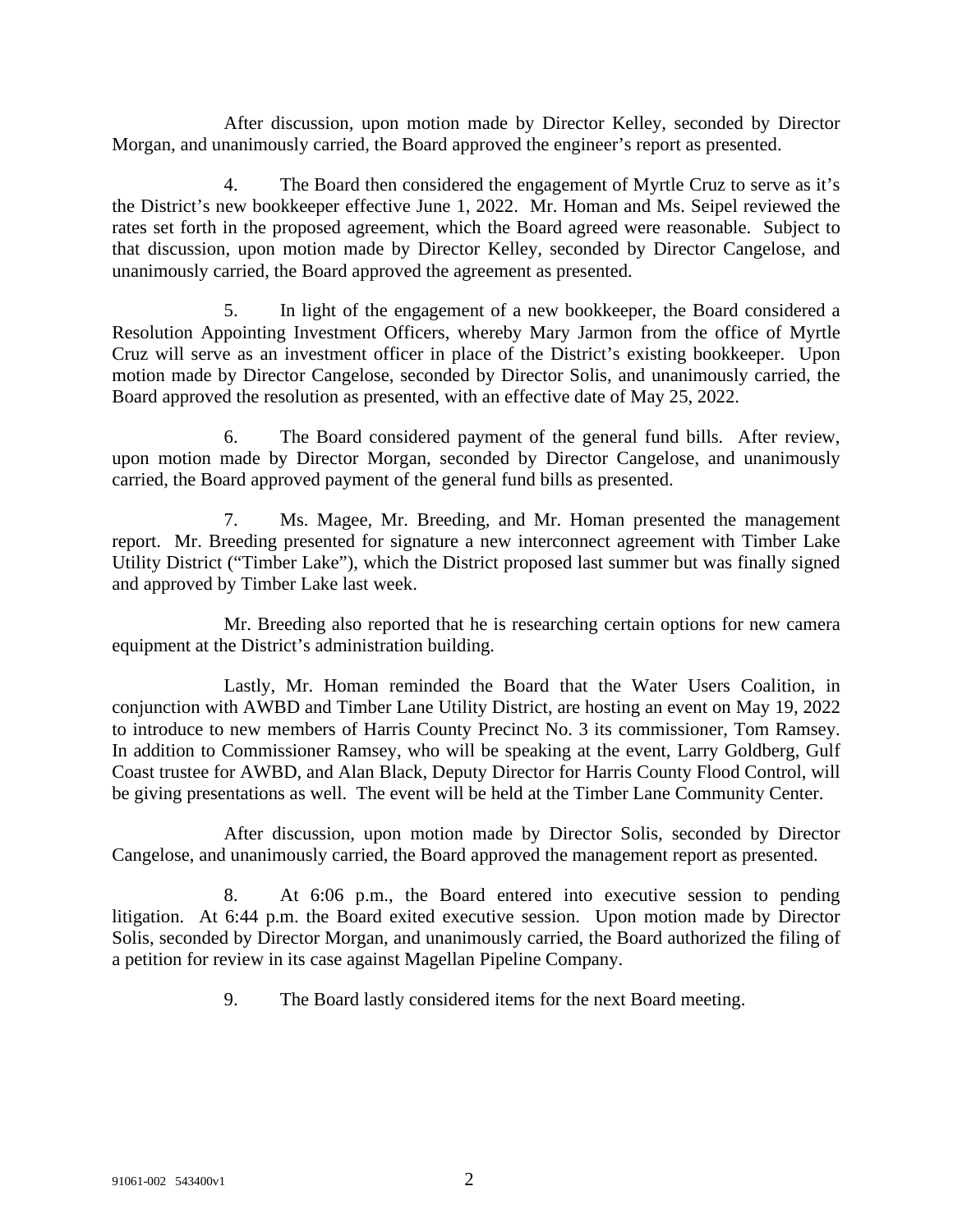There being no further business to come before the Board, the meeting was adjourned.

**Secretary**